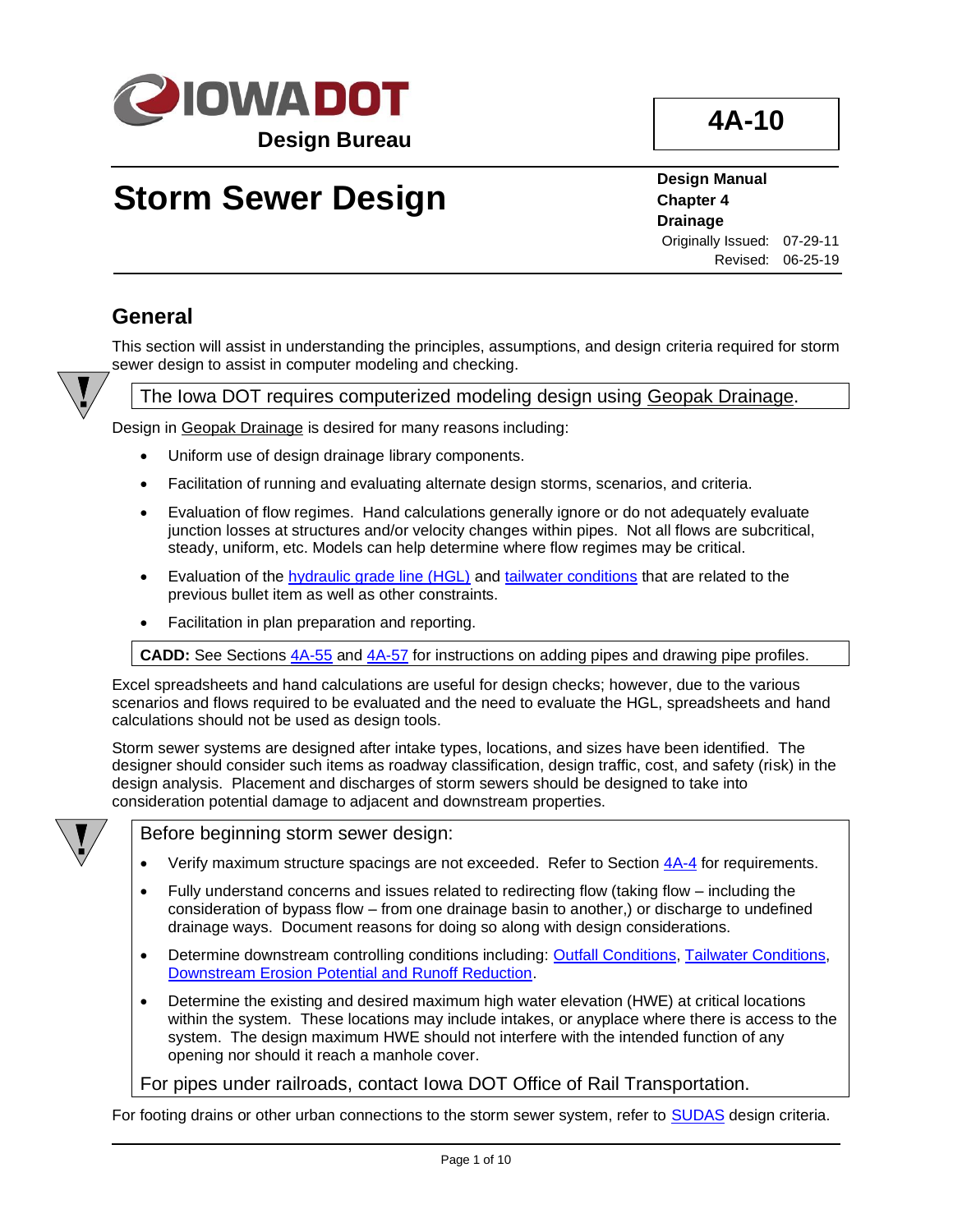A section of storm sewer connecting one intake or manhole to another is often called a "run" or "link". A storm sewer system is designed from run to run. Design generally begins at the upstream end (or reach) of the system and proceeds down to the outlet. The process for determining the HGL begins at the outlet and works upstream. Downstream tailwater conditions – the water surface elevation of the receiving channel – may affect the design as well. Thus the overall design process is often iterative.



Hydraulic design of storm sewer systems requires an understanding of basic hydrologic and hydraulic concepts and principles. Refer to HEC-22 Chapters 3 and 5 for a review of some basic hydraulic principles. This section assumes a basic understanding of these principles.

Design of storm sewer systems generally assumes open channel flow for the minor storm event. To maintain open channel flow, the system must be sized so that the water surface remains open to atmospheric pressure (i. e. the flow depth is less than the pipe diameter). For this to happen, the HGL must be contained within the pipe. Consideration of pressure flow is allowed for the major storm event. In pressure flow, the hydraulic grade line will be higher than the pipe diameter.

Simple storm sewer design involves several assumptions such as steady and uniform gravity flow, junction losses in intakes and manholes, outlet conditions, etc. Equations and methods used for design are empirical and contain coefficients and assumptions. Existing systems should be investigated, evaluated, modeled, and calibrated before upgrading them or adding to them. An evaluation of the existing system profile along with an understanding of existing drainage concerns will assist in estimating the desired modeling extents. Design work and/or modeling may result in the determination of additional design/modeling needs.

Storm drains are expensive and permanent elements that are often very costly to replace, especially if replacement affects pavement, intakes, or other infrastructure. At a minimum, design models should be checked and verified by an individual experienced with storm sewer drainage design. When possible, alternate methods or models should be used to check designs. When results differ significantly between methods or models (more than 5 to 10 percent), the methods or models should be investigated to determine what may be causing the differences and why.



Complex designs including but not limited to: detention basins, pump stations, complex networks, and/or systems with notable drainage concerns may require dynamic hydrograph routing computer modeling. Methods used for Dynamic modeling are to be approved by the Department for the specific project or task.

The remainder of this section discusses the following:

- **[Design Criteria](#page-1-0)**
- **[Outfall Conditions](#page-6-0)**
- [Tailwater Conditions](#page-7-1)
- [Downstream Erosion Potential and Runoff Reduction](#page-7-2)
- [Hydraulic Grade Line](#page-7-0)
- **[Pressure Flow Design](#page-7-3)**
- **[Check for Major Storms](#page-8-0)**
- **[Intake and Manhole](#page-8-1) Sizing**
- [Filling in Tabulation 104-5B](#page-9-0)
- **[Design Documentation and Reporting](#page-8-1)**

### <span id="page-1-0"></span>**Design Criteria**

Design criteria are summarized below with more in-depth discussion following.

• [Location and Horizontal Alignment:](#page-2-0) Refer to discussion.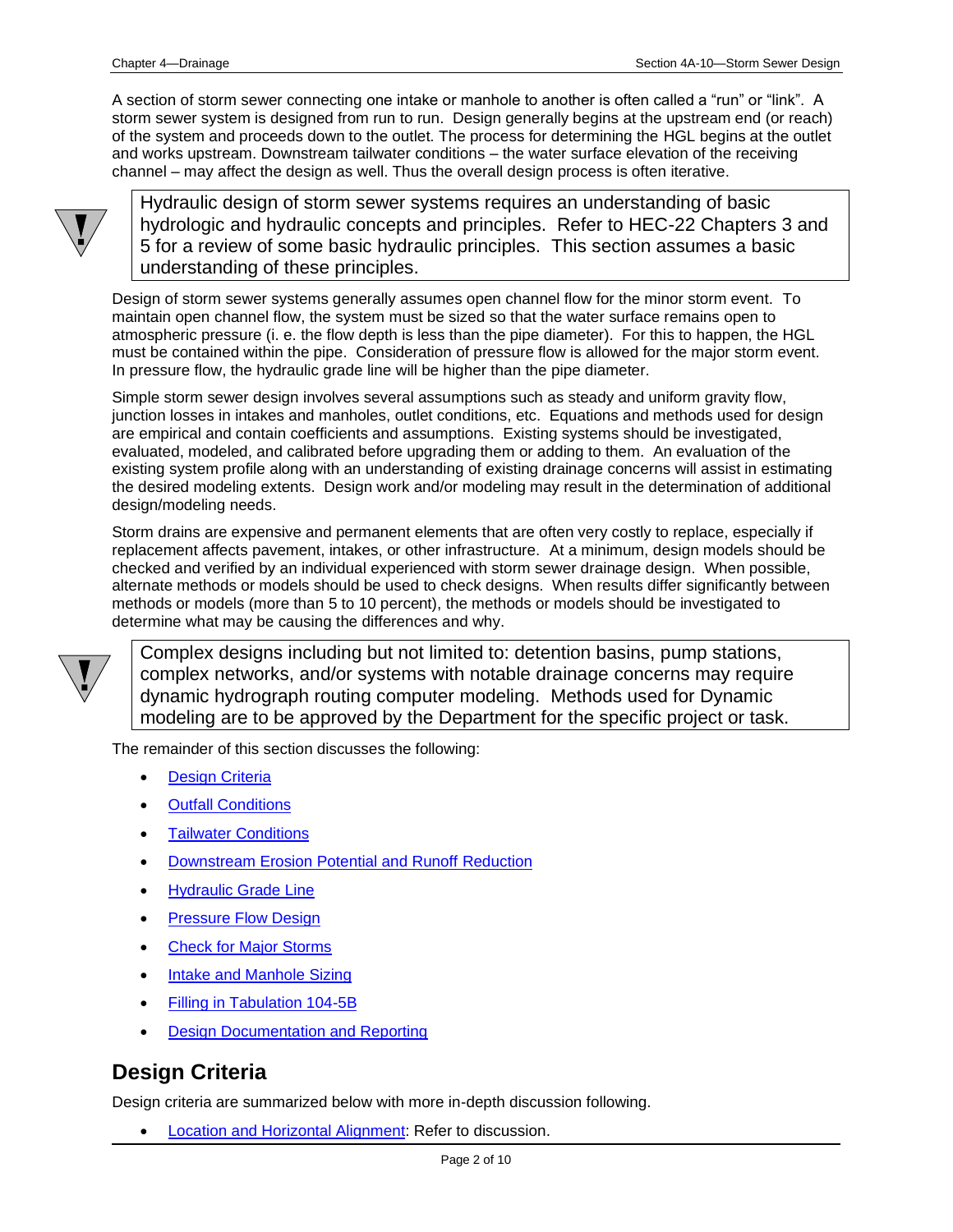- [Type of Pipe:](#page-3-0) Assume concrete pipe with a Manning's  $n = 0.013$ .
- Minimum Pipe Size: 15 inch diameter. 24 inch diameter under Interstate pavement.
- [Minimum Cover:](#page-3-1) Refer to discussion.
- **[Minimum Vertical Drop at Structures:](#page-3-2)** 
	- o Equal pipe sizes: 0.3 feet is preferred, but 0.1 feet is allowed.
	- o Changing pipe sizes: match soffit elevations.
- [Minimum Pipe Grades:](#page-3-3) For construction purposes, a slope greater than 0.4% is preferred. Initial estimates may use the average slope of the ground. Use 1% minimum grade for cross runs and stubs.
- [Pipe Flow](#page-4-0)
	- $\circ$  Assume 100% intake capture. Add possible bypass flow from other systems and off-site locations.
	- o Minor Storm: Flow remains within pipe.
	- $\circ$  Major Storm: Pressure flow allowed if hydraulic grade line remains below intakes and manhole lids.
	- $\circ$  Pipe Friction Loss: Use 0.013 for Manning's n for concrete pipe. Follow jurisdictional requirements for other pipe types.
- **[Design Velocity](#page-4-0)** 
	- o Within pipe system:
		- **E** Minimum: 3 fps for cleaning velocity using a 5 year  $(Q_5)$  recurrence interval.
		- **■** Maximum: 15 fps calculated at the minor storm event and evaluated at the major storm.
	- o Maximum Outfall Velocity: Refer to discussion.
- [HGL:](#page-6-1) Refer to discussion.
- <span id="page-2-0"></span>• [Crossings](#page-4-0) and Clearances (clearance is defined as outside of pipe to outside of pipe):
	- o From Sanitary Sewer Mains: Minimum horizontal clearance is 5 feet. Minimum crossing vertical clearance is 6 inches with special structural support required at less than 18 inches. Clearance is defined as outside of pipe to outside of pipe.
	- o From Water mains: Minimum horizontal clearance is 10 feet. Minimum crossing vertical clearance is 18 inches. Location and Horizontal Alignment

Design and place storm sewer with straight alignments between structures.

**Parallel to street:** Place storm sewer behind the curb as much as practical.

**Transverse:** Connect each end with to intake, manhole, or outfall.

Place public storm sewer systems located outside of the State right-of-way (ROW) in a storm sewer easement. Storm sewer easements should have a minimum width of 20 feet or two times the depth of the sewer (measured to bottom of trench), whichever is greater. The storm sewer should be centered in the easement. Additional width may be required by the Jurisdictional Engineer for maintenance purposes. Consideration needs to be given to future pipe repairs when considering easement locations and widths.

Where street layouts are curved with a radius of curvature greater than 200 feet and the storm sewer is 48 inches in diameter or greater, consideration may be made for a curved sewer using factory fabricated pipe bends. Consideration needs to be made for cost, available standard long radius curve sizes, and pipe industry recommended maximum deflection angle.

Refer to the [SW](../stdplne_sw) Series of the Standard Road Plans for location stations of intakes and manholes.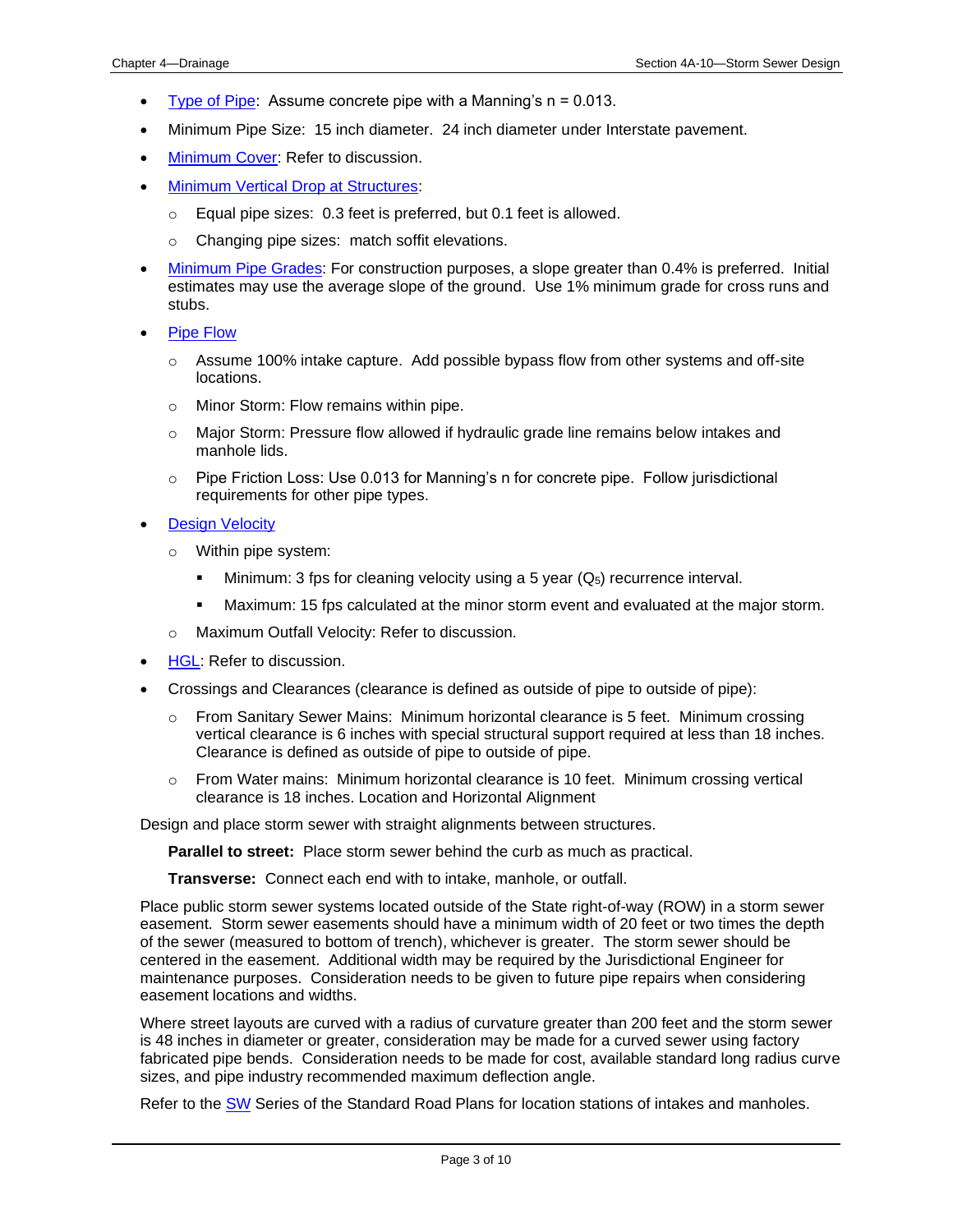### <span id="page-3-0"></span>**Type of Pipe**

Design assuming concrete pipe. Concrete pipe is required under the pavement for all Primary and Interstate Highways, except non-NHS highways where ADT is less than 3,000. Assume a Manning's roughness coefficient  $n = 0.013$ . Use the strength (class) and wall type required by the Standard [Specifications](../../erl/index.html) and [Standard Road Plans.](../stdplne_dr) The designer should evaluate the application with respect to the design fill height, ground water table, and other standard design considerations. Design examples in this section are based on concrete pipe. When a local jurisdiction allows another type of pipe outside of Primary Highway pavement, use [SUDAS](https://iowasudas.org/manuals/design-manual/) design criteria for the alternate pipe.

For trenchless installation, refer to **Section 2553** of the Standard Specifications. For footing drain design considerations, refer to **SUDAS** for design criteria.

#### <span id="page-3-1"></span>**Minimum Cover**

Under pavement: Top of pipe at least 1.0 foot below the bottom of subbase. If the pipe does not meet this requirement, adjust it until it does, or provide a design method to maintain the integrity of the pipe and pavement. Special design may include consideration of higher classification of pipe with flowable mortar backfill or other design measures.

Outside of pavement: 3.0 feet of cover is recommended. A minimum of 1.5 feet is required. Justification is required for less than 1.5 feet of cover.

**Note:** Section [1B-5](01b-05.pdf) provides pipe wall thicknesses to assist with the evaluation of minimum cover.

#### <span id="page-3-2"></span>**Minimum Vertical Drop at Structures**

The flow line (invert elevation) of a pipe is located at the inside bottom of the pipe opening. The soffit (crown, overt) of a pipe is located at the inside top of the pipe.

To avoid trapping water, the Flow Line In elevation of a pipe taking flow from a structure should be lower than the flow lines of all upstream pipes entering the structure. Use the following criteria:

- When the outgoing and incoming pipes are the same diameter, drop the flow line 0.30 feet where possible. A drop of 0.10 feet is allowed where 0.30 feet cannot be achieved.
- When the diameter of the outgoing pipe is larger than the incoming pipes, align the soffits of the pipes. Where there are more than two inlets, generally the elevation of the soffit of the pipe leaving the structure will be aligned with the soffit of the largest pipe entering the structure.

These are the minimum elevation drops. On steeper grades, it may be necessary to make elevation drops larger in order to reduce the slope and keep water velocity under the scour velocity (15 ft/sec).

#### <span id="page-3-3"></span>**Minimum Pipe Slopes**

Pipe velocity sets minimum slopes for storm sewer. However, for construction purposes, a slope greater than 0.4% is preferred. Initial estimates may use the average slope of the ground unless this would be unreasonable (such as in bluff areas). Use 1% minimum slope for cross runs and stubs.

Steep grades may result in flow transitioning from subcritical (tranquil) to supercritical (rapid) within a pipe, greatly affecting the velocity in the pipe. Caution and hydraulic understanding are required when working with pipes on steep grades. Computer modeling may assist in determining hydraulic issues and concerns.

Pipe slope is calculated using the difference between the inlet and outlet flowline elevations divided by the horizontal distance measured from inside wall of the upstream structure to inside wall of the downstream structure. The actual required length of a pipe for construction is calculated along the slope of the pipe. To make measurement easier for payment purposes, the Department measures along the ground from center of structure to center of structure. Therefore, the measured payment length is often different from the required installation length. The designer should ensure that pipe lengths used in the design provide the appropriate pipe design slope value, which in turn is used to determine the pipe design velocity and capacity.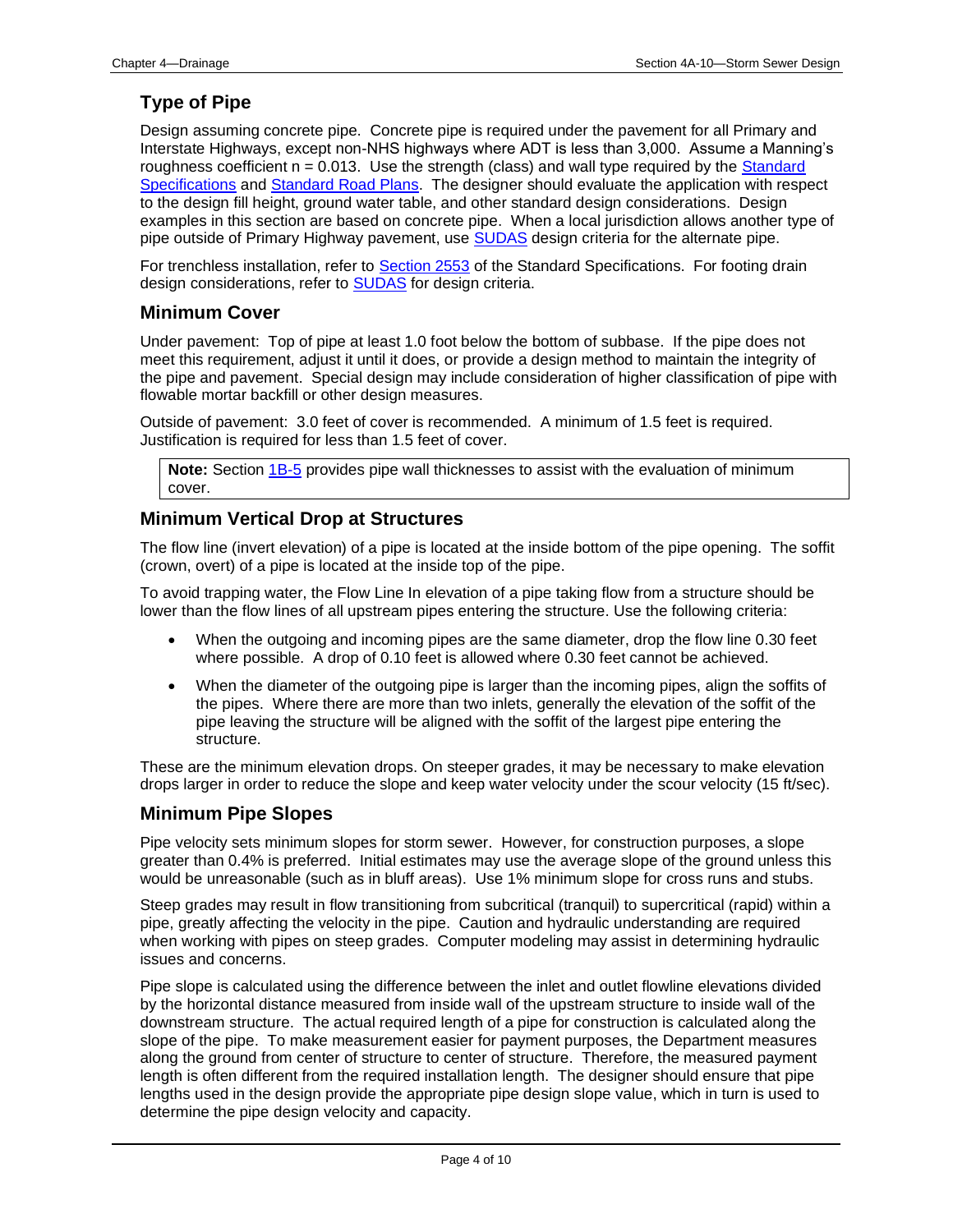#### <span id="page-4-0"></span>**Pipe Flow**

Maximum pipe flow capacity occurs at approximately 93% of the height of the pipe. This means that if the pipe is designed for full flow, the design will be slightly conservative. Pipe sizing should assume 100% capture at intakes. Do not decrease the size of pipe in the downstream direction, except for special situations such as detention or retention facilities. Geopak Drainage can help with determining initial pipe size estimates. Simple calculations may also be run using the procedure discussed in Sizing Pipes below.

As part of the storm sewer sizing analysis, evaluate bypass flow to other systems and impacts to those systems. When evaluating a portion of a system, be sure to include the flow contribution from the upstream watershed.

Special consideration may be required for pipes at sag locations. Sag intakes are designed assuming no plugging. Flanking intakes are added after the intake design is completed. Therefore the intake design analysis basically assumes no flow to the flanking intakes. For pipe design, the designer needs to assume the sag intake is completely plugged and 50% of its flow is captured in each of the two flanking intakes. Piping from flanking intakes should accommodate 100% of the flow to that intake plus 50% of any additional flow between that intake and the sag intake. This design requires inputting different design values into GEOPAK drainage to evaluate the different intake and pipe scenarios.



Design pipes connecting flanking intakes and sag intakes assuming 50% of the flow to the sag intake is captured at each flanking intake (i.e. assume the sag intake is completely plugged).

#### **Sizing Pipes**

Pipes are often evaluated using Manning's Equation modified for circular pipes:

$$
Q_{\text{full}} = \pi \left(\frac{K_u}{n}\right) \left(\frac{D^{2.67}}{4^{1.67}}\right) \sqrt{S}
$$

(Equation 4A-10\_1)

where:

 $Q_{full}$  = Circular pipe full flow capacity, ft<sup>3</sup>/s.

S = Slope, ft/ft.

n = Manning's roughness coefficient, Use 0.013 for concrete pipe.

 $K_u$  = Units conversion factor, 1.49.

 $D =$  Inside diameter of pipe, ft.

**Note:** Full flow capacity is the capacity exactly at the point when the pipe begins to run full, but before pressure flow begins. It does not include pressure flow which also generally has pipes flowing full.

This equation does not account for things such as inlet or outlet control, pressure flow, special flow conditions, etc. The user should be familiar with the limitations of its use. For other pipe shapes refer to **HEC-22**.

To use Equation 4A-10\_1:

- 1. Assume a pipe diameter and slope (or check an existing pipe)
- 2. Solve for Q<sub>full</sub>, which is the estimated capacity of this pipe at full flow.
- 3. If  $Q_{\text{full}}$  is less than the design Q, adjust the slope, pipe size, or both until  $Q_{\text{full}}$  is greater than the design Q.

Because Equation 4A-10\_1 has three independent variables (slope, diameter, flow), two of these variables may be known or assumed to solve for the third. Solving for D the equation becomes: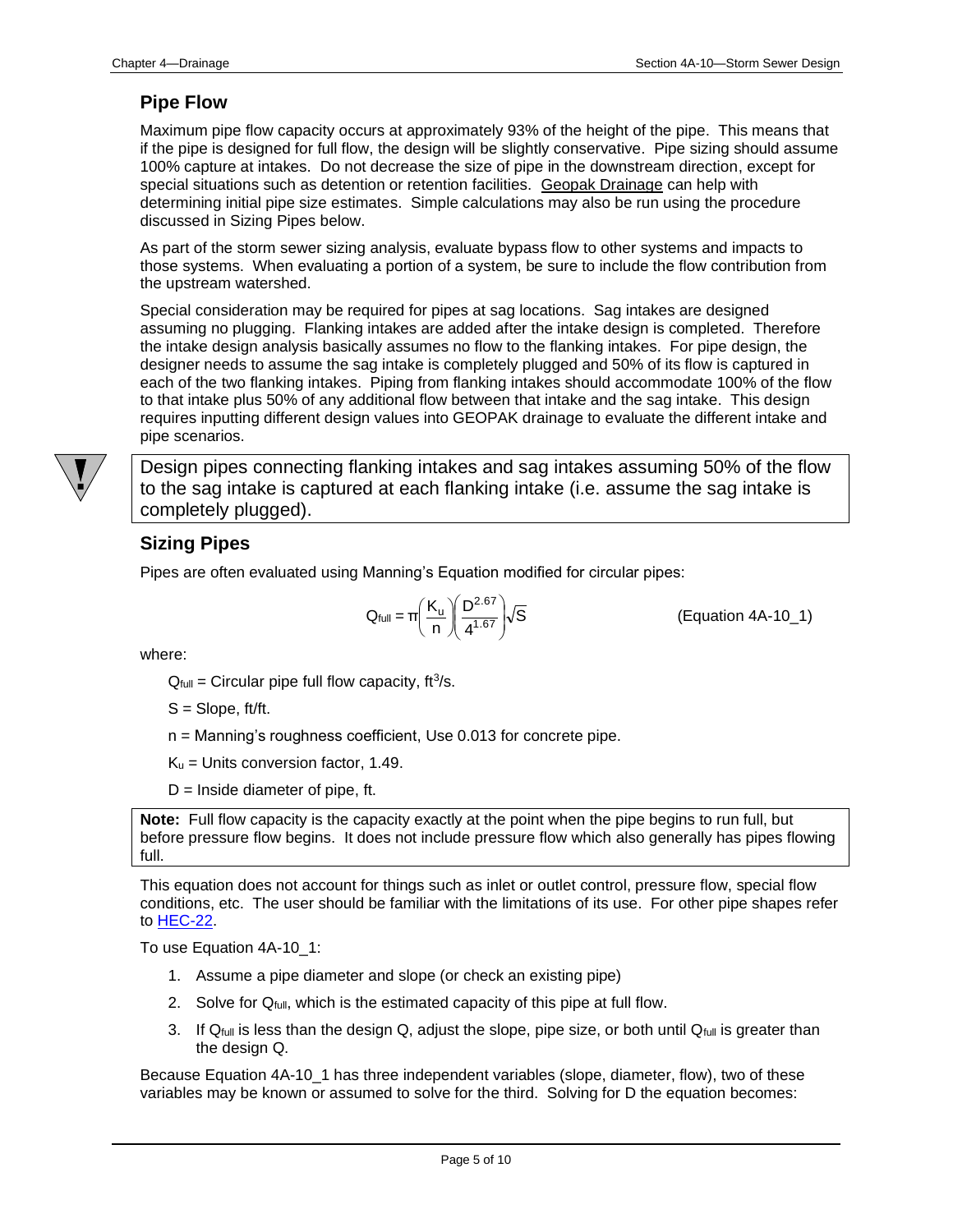$$
D = 0.263 \left( \frac{Q^{0.375}}{S^{0.1875}} \right)
$$

Equation 4A-10\_2

Where Q may be the design flow and D and S are the same as in Equation 4A-10\_1. To use Equation 4A-10-2:

- 1. Solve for D using the design flow and assumed or known slope.
- 2. Round the answer up to the next standard pipe size.

**Note:** Adjustments to the size of pipe or slope must maintain the velocity within acceptable parameters.

#### <span id="page-5-0"></span>**Design Velocity**

A self-cleaning velocity should be maintained to reduce the buildup of sediment that may lead to loss of capacity. For this reason, storm sewer systems are designed to maintain a minimum velocity of 3 ft/s or greater. This should be checked using a 5-year recurrence interval. This is most readily verified using computer modeling. In addition it is desirable to reduce junction losses and minimize flow transitions between subcritical and supercritical, which is why there is a maximum velocity value within systems (this is different than the maximum desired velocity at the outfall).

At the outlet:

- With a flared end (apron) section: Maximum of 5 ft/s and evaluate downstream scour potential to determine if energy dissipation and/or scour measures are required.
- With flared end section, footing and rip-rap, or other approved scour countermeasure: Maximum of 10 ft/s and evaluate downstream erosion potential.
- With energy dissipation device: Maximum of 15 ft/s and evaluate downstream erosion potential.

Equation 4A-10\_3 can be used to determine full flow velocity in a circular pipe (assuming full, steady, uniform flow):

$$
V_{\text{full}} = \frac{Q_{\text{full}}}{A} = \left(\frac{K_{\text{u}}}{n}\right)\left(\frac{D}{4}\right)^{0.67}\sqrt{S}
$$
 (Equation 4A-10\_3)

where:

 $V_{full}$  = Velocity of full flow, ft/s.

A = End Area of pipe ( $\pi r^2$ ), ft<sup>2</sup>.

Qfull, S, n, Ku, and D are the same as in Equation 4A-10\_1.

Partial pipe flow velocity can be much greater than the full pipe flow velocity, because at full flow there is more pipe friction acting on the water, thus slowing it down. As discussed under pipe flow, full flow is not to be confused with pressure flow. Computer modeling is the most efficient method to evaluate pipe velocity and the impacts that slope and pipe diameter have on it. The Flow Elements Chart can be used (as discussed below) to evaluate or estimate partial flow velocities in pipes. Adjust the diameter and slope until the partial flow velocity in the pipe falls between the minimum and maximum values.

[Chart 4A-10\\_1, Flow Elements Chart](04a-10/Chart%204A-10_1%20Flow%20Elements%20Chart.pdf)

- 1. Select a preliminary pipe size using known  $Q_{\text{design}}$ .
- 2. Assume a slope (generally begin with ground slope).
- 3. Use Equation 4A-10\_2 to solve for pipe diameter D.
- 4. Select a standard pipe size greater or equal to D.
- 5. Determine Q<sub>full</sub> for the selected D.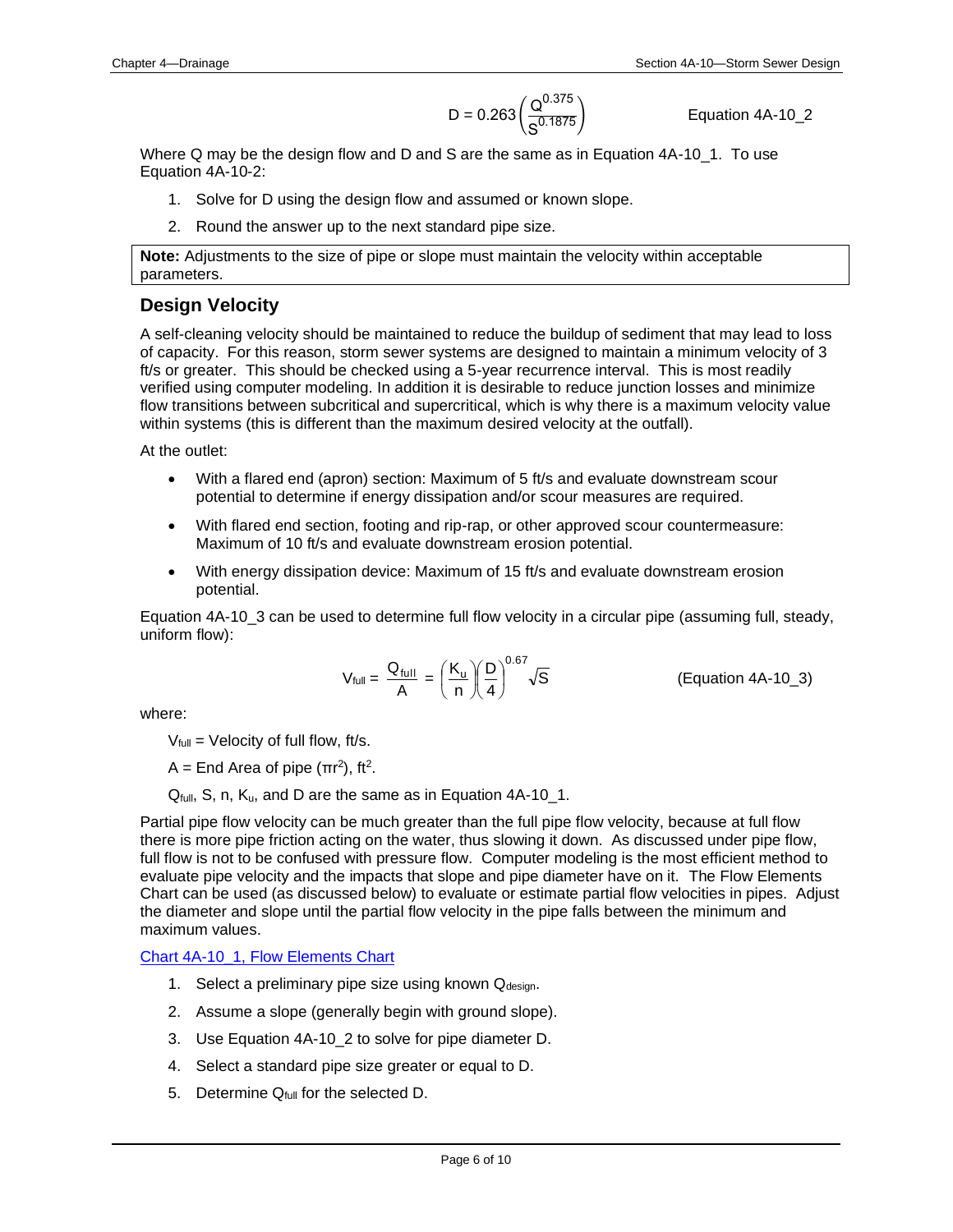- 6. Determine full design Q Q .
- 4. Using the result from step 6, look up full design V  $\frac{V_{\text{design}}}{V_{\text{total}}}$  in the <u>Flow Elements Chart</u>.
- 5. Determine design flow velocity:

$$
V_{\text{design}} = \frac{V_{\text{design}}}{V_{\text{full}}} \times V_{\text{full}}
$$

The following example demonstrates the process.

[Example Problem 4A-10\\_1, Pipe Velocity and Time](04a-10/Example%204A-10_1%20Pipe%20Velocity%20and%20Time.pdf)

#### <span id="page-6-0"></span>**Time in Pipe**

Time in Pipe  $(T_{\text{pipe}})$  is calculated as:

$$
T_{pipe} = \frac{L}{60V_{design}}
$$
 (Equation 4A-10\_4)

where:

 $T_{pipe}$  = time in pipe, minutes

 $L =$  Pipe Length, ft

 $V_{\text{design}} =$  Design Velocity, ft/s

Section  $4A-5$  provides a worksheet and examples for calculating overland  $T_c$ .

[Example 4A-10\\_1, Pipe Velocity and Time](04a-10/Example%204A-10_1%20Pipe%20Velocity%20and%20Time.pdf)

Time of Concentration  $(T_c)$  for pipe systems should consider and use the greater of:

- $\bullet$  T<sub>c</sub> for the upstream intake plus time in pipe.
- $\bullet$  T<sub>c</sub> for the intake.

[Example 4A-10\\_2, Evaluation of System Time of Concentration](04a-10/Example%204A-10_2%20Evaluation%20of%20System%20Time%20of%20Concentration.pdf)

#### <span id="page-6-1"></span>**HGL**

The HGL is a line coinciding with the water level in the system.

- For the minor storm, the HGL must be within the pipes.
- For the major storm, the HGL must be below intake form grade elevations and manhole lid elevations.

### **Outfall Conditions**

All storm sewer systems have an outlet to which they discharge. The discharge point can be a natural stream, a ditch, an existing storm sewer system or culvert, or a proposed channel or system. AASHTO cautions, "Outfalls are the most downstream element in the storm drain system but should not be the last element to receive design attention" (Highway Drainage Guidelines,  $4<sup>th</sup>$  Edition). The procedure for evaluating a storm sewer design begins at the outfall; therefore, consideration of outfall conditions is very important to storm sewer design. The following outfall conditions should be determined for each outfall before beginning storm sewer design:

• Outfall location. The discharge location may be into a receiving stream or an existing storm sewer system (open channel or closed conduit). Refer to Section [4A-4](04a-04.pdf) for the Concept Plan. Consult with a drainage engineer before planning to discharge to an undefined swale, ditch, or stream.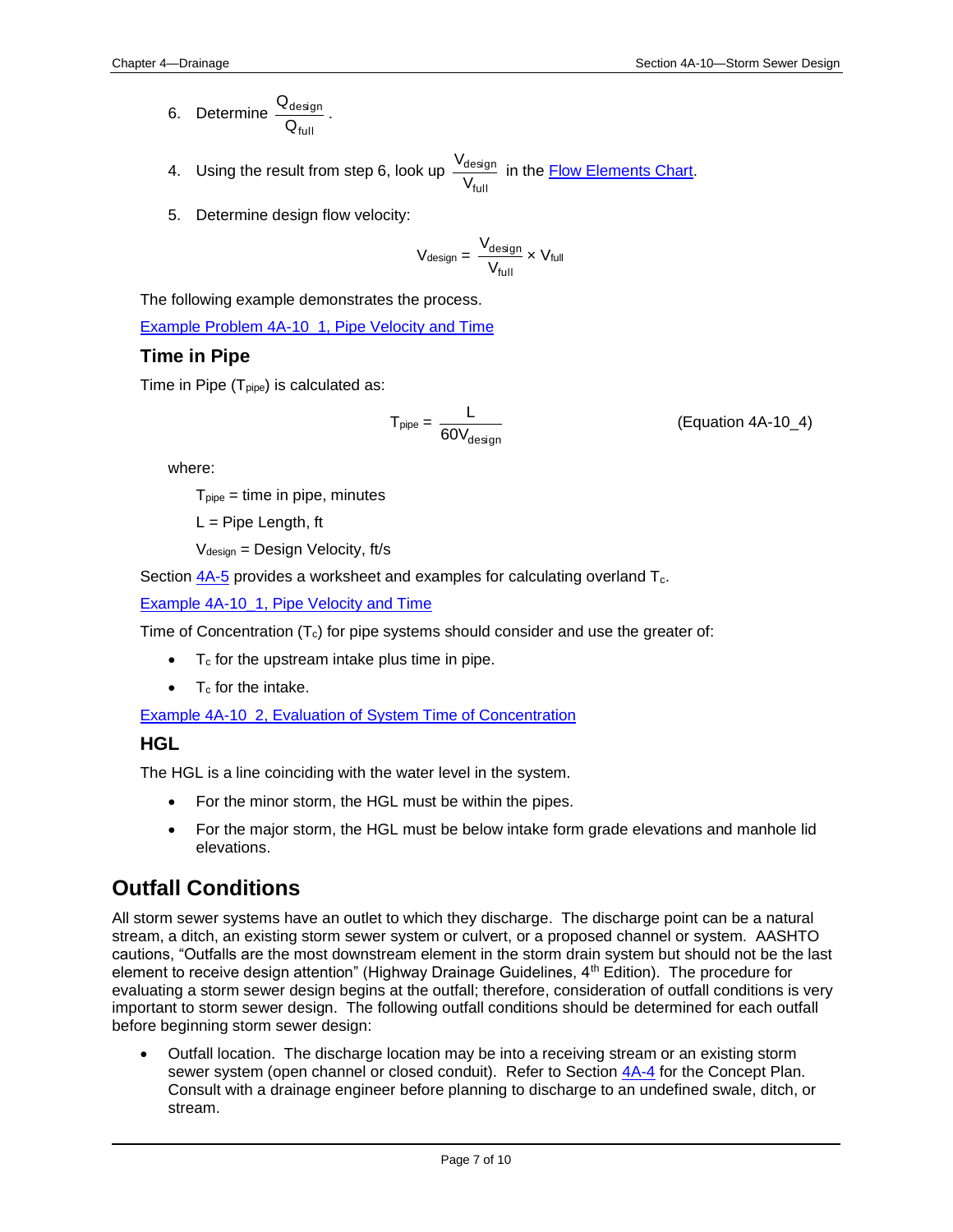• Outfall elevation. The storm sewer system outfall pipe flowline (also known as invert or inside bottom) elevation should not be below the receiving flowline elevation. For a receiving ditch or stream, the adjacent streambed flowline elevation should be evaluated for a determined distance (don't just use existing survey data at the existing outfall) so that elevations in scour (erosion) holes are not used.

See [Design Velocity](#page-5-0) for additional design criteria.

Once outfall conditions have been determined, tailwater conditions and downstream erosion potential can be evaluated.

### <span id="page-7-1"></span>**Tailwater Conditions**

The design water surface elevation (design WSE) of the outfall is used in design to begin the HGL determination. The outfall design WSE must be estimated for the normal operating conditions of the storm sewer system and for alternate scenarios to assess risk of ponding or flooding potential. Determination of the design WSE and alternate scenarios requires knowledge of the outfall system watershed, storm sewer system watershed, and other factors and should be evaluated by someone knowledgeable in this design. Refer to AASHTO Highway Drainage Guidelines, 4<sup>th</sup> Edition, Chapter 9 for further consideration.

### <span id="page-7-2"></span>**Downstream Erosion Potential and Runoff Reduction**

HEC-14 notes, "Erosion at culvert outlets is a common condition. Determination of the local scour potential and channel erodibility should be standard procedure…" Discharge velocities are the main indicator of erosion potential and may be minimized by upstream storm sewer design considerations. Existing downstream erosion and/or flooding problems should be documented and evaluated.

Stormwater storage and/or energy dissipation may be required to protect an outfall, storm drain outlet, and/or downstream channel or property (including stream banks). Designers should evaluate existing concerns and other erosion indicators such as soil type, increase in discharge flow or volume over natural undeveloped discharges, etc.

HEC-14 discusses hydraulic design and energy dissipaters for culverts and channels. It also discusses flow transitions from pipe through flared end sections (aprons) and into channels. Chapter 5 of HEC-22 discusses stable channel design procedures and provides example problems for design and evaluation.

Refer to Section [4A-2](04a-02.pdf) and Section [4A-4](04a-04.pdf) for additional discussion on concept design considerations and documenting erosion potential and runoff reduction. Refer to **SUDAS** for erosion control and detention guidelines.

### <span id="page-7-0"></span>**Hydraulic Grade Line (HGL)**

The HGL is a line coinciding with the water level in the system. It is used to determine the acceptability of a design, see [HGL](#page-6-1) under Design Criteria. Computer modeling is ideal for HGL checks. For hand calculation checks, refer to Chapter 7 of [HEC-22](http://www.fhwa.dot.gov/engineering/hydraulics/pubs/10009/10009.pdf) for step by step guidance on estimating the HGL and for design examples.

**Note:** Ideally, the HGL throughout the storm sewer should maintain a smooth slope and stable velocity. Avoid abrupt jumps in the HGL.

### <span id="page-7-3"></span>**Pressure Flow Design**

Pressure flow design requires that the flow in the pipe be at a pressure greater than atmospheric pressure. Under this condition the water surface in the structures (intakes and manholes) is above the top of the pipes. The significant difference between pressure flow and open channel flow is that the pressure head will be above the top of the pipe and will not equal the depth of flow in the pipe. In this case, the pressure head rises to a level represented by the HGL.

The hydraulic gradient can be roughly estimated using the following formula: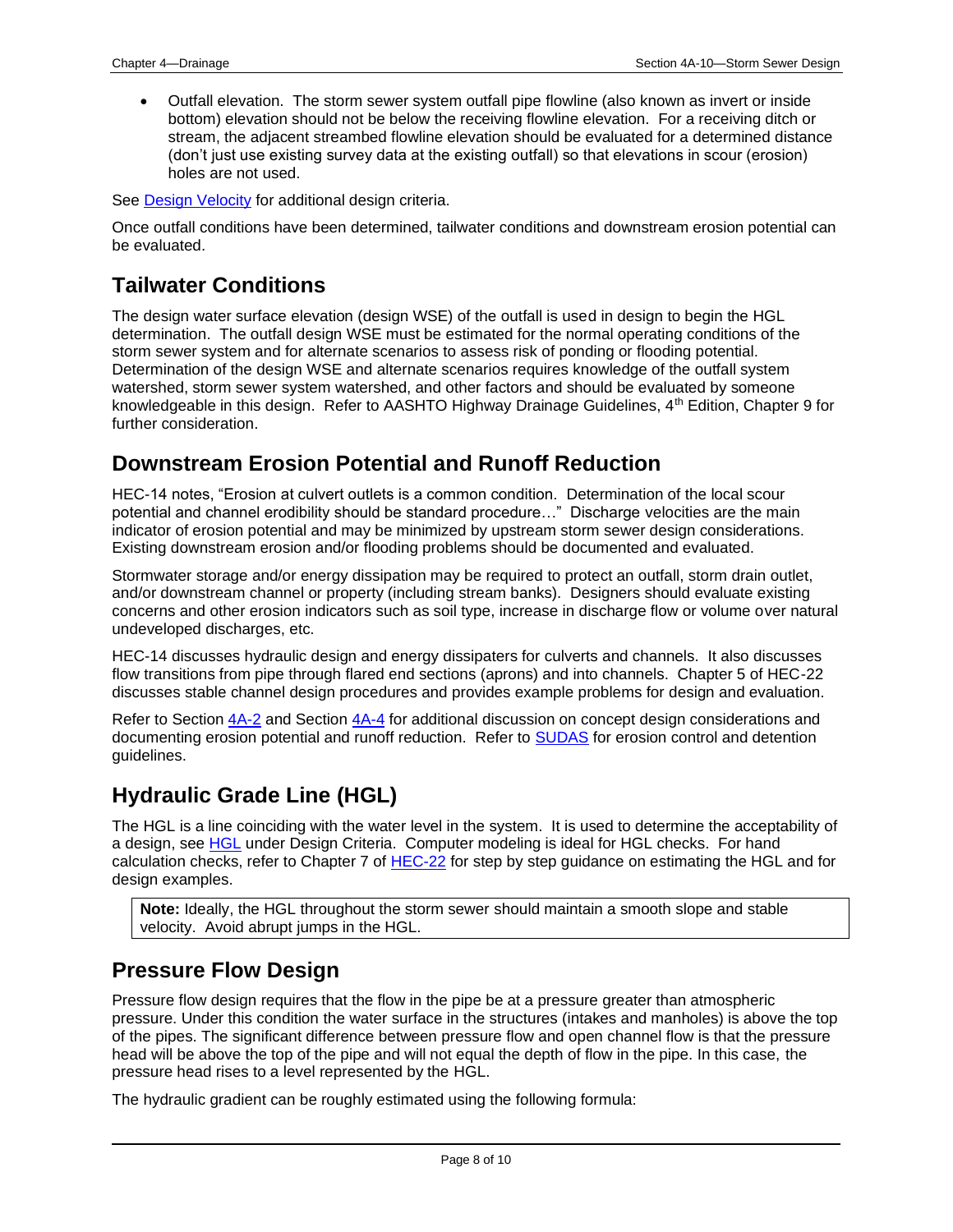Hydraulic Gradient = length elevation<sub>upstream</sub> - elevation<sub>downstream</sub>

where:

elevation<sub>upstream</sub> = may be ground surface or top of pipe, ft

elevation<sub>downstream</sub> = generally the receiving stream or system  $WSE$ , ft

Length = length between above elevation locations, ft

The hydraulic gradient may be checked across several pipes and structures (length may include several pipes and structures). This evaluation may be used for rough evaluation of existing systems, concept designs and for rough design checks. Use computer modeling to evaluate the HGL of a system for final design purposes.

The following two example problems illustrate the hydraulic gradient design check.

Example 4A-10 4, Pressure Flow Problem 1 [Example 4A-10\\_5, Pressure Flow Problem 2](04a-10/Example%204A-10_5%20Pressure%20Flow%20Problem_2.pdf)

### <span id="page-8-0"></span>**Check for Major Storms**

One of the last procedures in designing a storm sewer system is evaluation of and design for the major storm check. This generally includes design for the 100-year storm with consideration of overland flow paths for greater events. The major storm check is dominated by three concerns:

- Ponding depth on primary highways is not to exceed 1 foot.
- Residential dwellings and public, commercial, or industrial buildings are not to be inundated at the ground line unless they are flood-proofed.
- Water is not to accumulate in areas where it creates an unacceptable safety hazard for motorists or pedestrians.

To avoid these situations, drainage structures may need to be installed that do not correspond to the normal design recurrence interval.

When examining the system for a major storm event, determine how excess water will be stored and how it will reach the outlet (e.g. stream, river, lake). When excess water cannot get into the storm sewer system, the individual intakes – or possibly the entire storm sewer system – must be resized. Designers must consider all overland flow paths the water may take during the major design storm and greater design events. Flowage easements may be required to maintain overland flow paths and to prevent construction and building in overland flowage areas. Evaluation of major storms and the need for overland flowage easements requires careful analysis due to the potential impact on surrounding property.

### <span id="page-8-1"></span>**Intake and Manhole Sizing**

Once storm sewer pipes are sized, intake and manhole sizing can be finalized. Refer to the Standard [Road Plans](../stdplne_sw) for intake and manhole dimensions.

The placement and type of manhole depends on:

- Location of traffic.
- Depth of manhole.
- Size of intercepting storm sewer pipe(s).
- Skew of intercepting storm sewer pipe(s).
- Other utilities.

**Note:** Scale drawings of pipes at structures will assist in evaluating structure dimensions (both vertically and horizontally).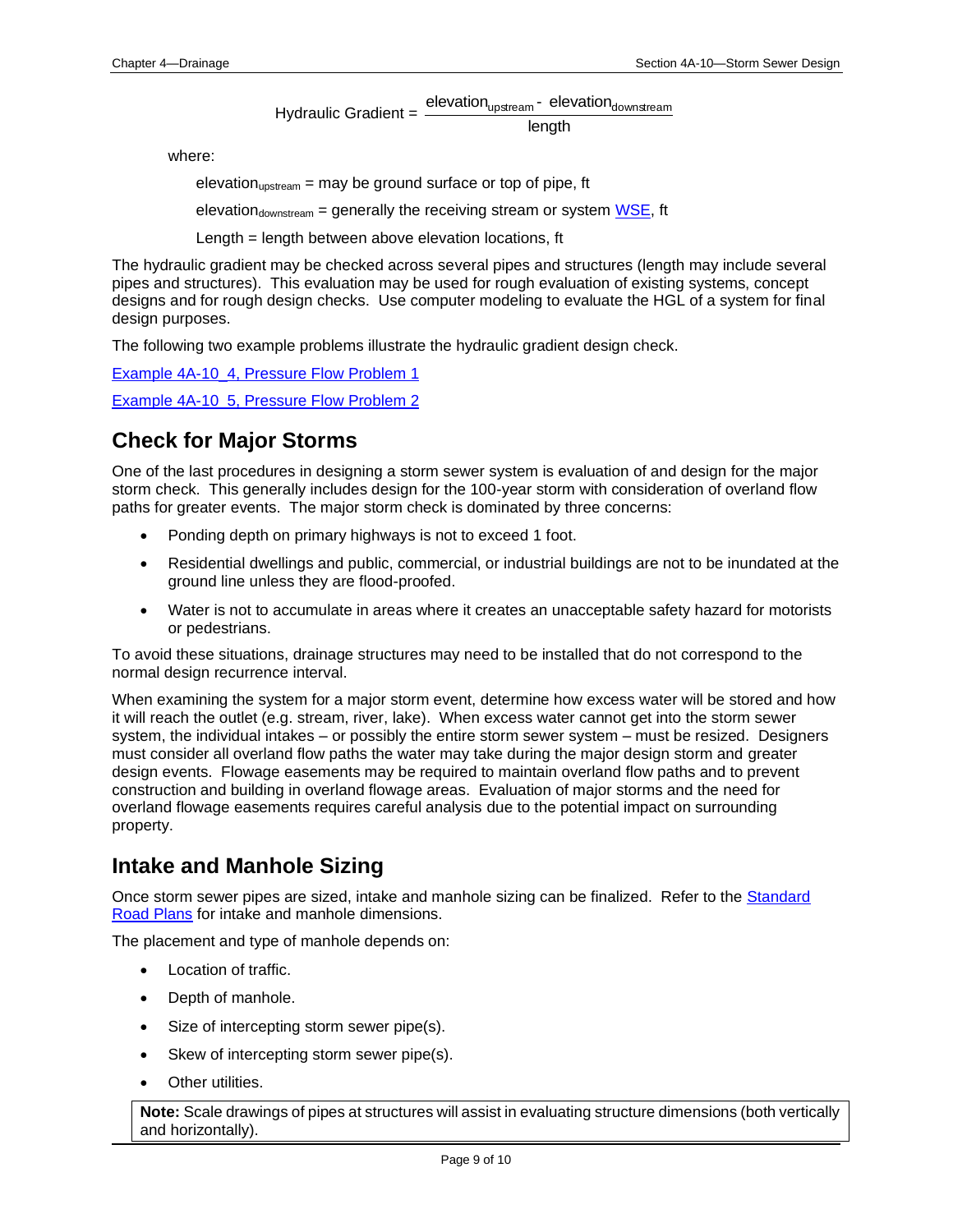#### **Circular Structures**

Precast manholes come in standard sizes. For each installation, a minimum diameter is required to maintain the structural integrity. The general rule is to keep a minimum of 6 inches between blockouts for adjacent pipes. To evaluate this, the blockout sizes of and angles between adjacent pipes are required. Refer to Table 1 for standard blockout dimensions.

| pipe diameter      | manhole blockout |
|--------------------|------------------|
| (inches)           | (inches)         |
| 15                 | 24               |
| 18                 | 28               |
| 21                 | 31               |
| 24                 | 35               |
| 27                 | 38               |
| 30                 | 42               |
| 33                 | 47               |
| 36                 | 48               |
| 42                 | 57               |
| 48                 | 64               |
| 54                 | 71               |
| 60                 | 78               |
| 1<br>Based on RCP. |                  |

|  |  | Table 1: Manhole Blockout Sizes <sup>1</sup> . |  |
|--|--|------------------------------------------------|--|
|--|--|------------------------------------------------|--|

When two or more pipes are involved, adjacent pipes involving the most critical situation (the smallest angle and largest pipes) should be evaluated. If the critical situation is not apparent, then evaluate all situations involving adjacent pipes.

#### **Rectangular Structures**

Standard rectangular structures do not accommodate all pipe sizes. Larger pipe sizes may require intake modification.

Most intake and manhole standards provide guidance on maximum depths. Table 2 provides guidance for those which do not.

| intake type | maximum depth (ft) |
|-------------|--------------------|
| SW-501      |                    |
| SW-505      |                    |
| SW-506      | 6.5                |
| SW-511      |                    |

### <span id="page-9-0"></span>**Filling in Tabulation 104-5B**

Use output from Geopak Drainage to fill out Tabulation [104-5B](../tnt/PDFsandWebFiles/IndividualPDFs/0104-05B.PDF) for the Plans.

When using letdown structures, calculate the exact length of pipe required for installation and adjust for elbows. Adjust flow lines accordingly. Round measurements to the next higher whole foot. If two types of pipe are used on the same structure, tabulate them on separate lines of the bid tabulation.

### **Design Documentation and Reporting**

Storm sewer system documentation and reporting is discussed in Section  $4A-2$ . Designers should also include an analysis of HGL results.